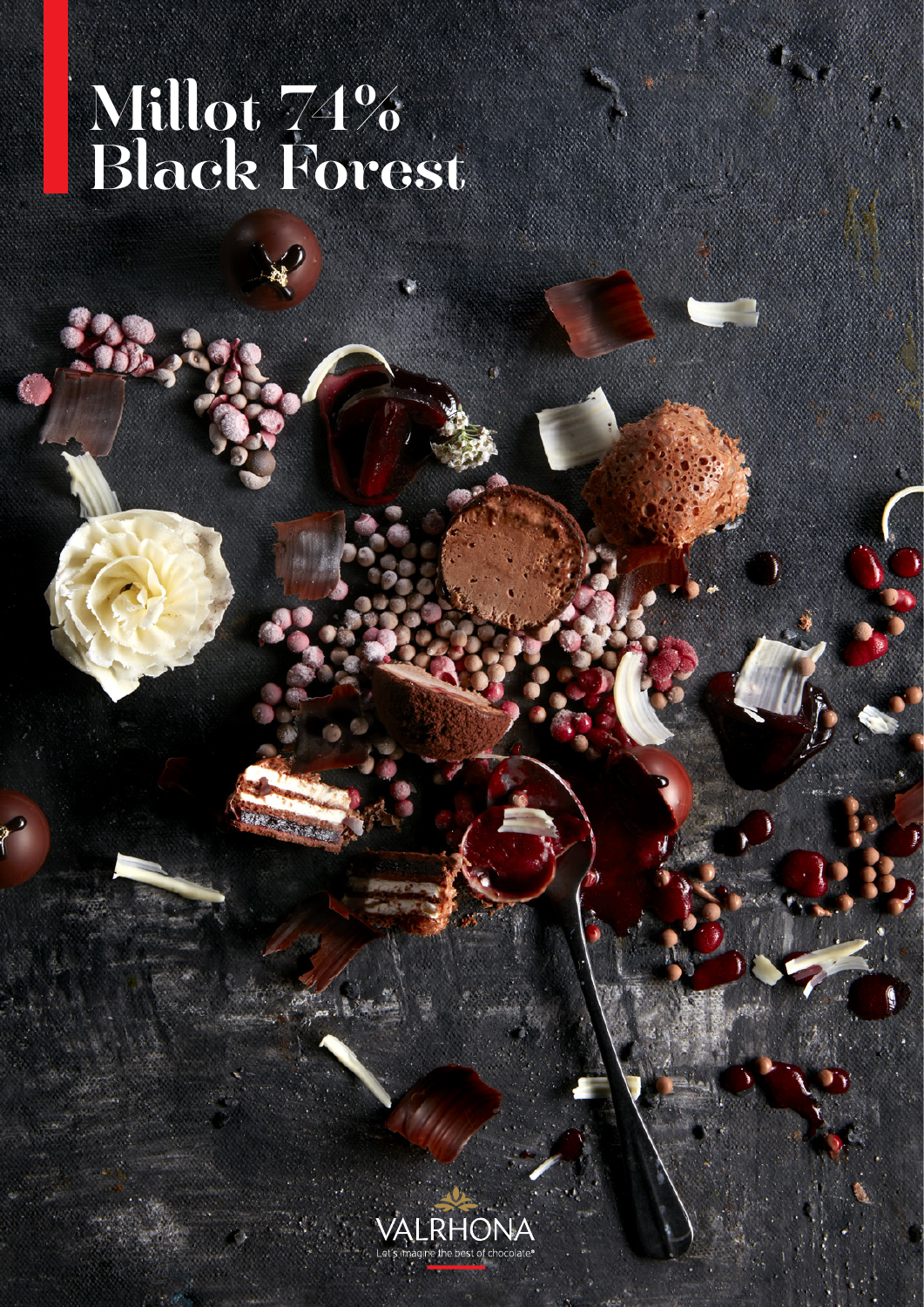

|                                            | LLVI 1970 JVFI JFVIIVL CANL                                                                      |                                                                                                                                                                                                                                |  |  |  |
|--------------------------------------------|--------------------------------------------------------------------------------------------------|--------------------------------------------------------------------------------------------------------------------------------------------------------------------------------------------------------------------------------|--|--|--|
| 180 g<br>22 g<br>141 a<br>261 <sub>q</sub> | Pasteurized egg white (1)<br><b>Albumin</b><br>Confectioner's sugar<br>Pasteurized egg white (2) | Whip the egg whites and albumin for 5 minutes.<br>Add the sugar at intervals for 7 more minutes.<br>Until a light meringue forms.<br>Mix the melted couverture, egg yolks, egg whites (2) and mix vigorously with the blender. |  |  |  |
| 87 a                                       | Pasteurized egg yolk                                                                             | Add the almond flour. Mix the rice flour, the cocoa powder and the bicarbonate of soda and add                                                                                                                                 |  |  |  |
| 152 g                                      | MILLOT 74%                                                                                       | to the previous mixture using the blender.                                                                                                                                                                                     |  |  |  |
| 109 a                                      | Almond flour                                                                                     | When the meringue is ready, add the previous mixture using a spatula to fold in.                                                                                                                                               |  |  |  |
| 98 g                                       | <b>Rice flour</b>                                                                                | Weigh out 200 grams for 30 x 40 cm frames with a thickness of 0.3 mm.                                                                                                                                                          |  |  |  |
| 33 g                                       | Cocoa powder                                                                                     | Makes 4 30 x 40cm sponge cakes.                                                                                                                                                                                                |  |  |  |
| 4.3 a                                      | Bicarbonate of soda                                                                              | Bake at 347°F (175°C) /50%h / 7 minutes.                                                                                                                                                                                       |  |  |  |

## **CHERRY-RASPBERRY COMPOTE**

| 250q              | Cherry puree             | $\therefore$ Heat the purees and sugar to 194-212°F (90°-100°C).                                       |
|-------------------|--------------------------|--------------------------------------------------------------------------------------------------------|
| 112.5 $q$         | Raspberry puree          | $\therefore$ Lower to 158°F (70°C) in an inverted bath and add the previously hydrated gelatin sheets. |
| 72.5g             | Sugar                    | : Add the lemon juice.                                                                                 |
| 10.5 <sub>a</sub> | 200 bloom gelatin sheets | $\div$ Pour into a 30 x 40 cm frame with a thickness of 0.3 mm and freeze.                             |
| 4α                | Lemon iuice              | $\div$ For 1 frame of 300 g.                                                                           |

# **WHIPPED VANILLA GANACHE**

| 210q<br>100 a<br>350 a<br>22.5g<br>22.5 g | Heavy cream 36%<br><b>IVOIRE 35%</b><br>Heavy cream 36%<br>Invert sugar paste<br>Glucose powder<br>Vanilla pod | Heat the smaller portion of cream, inverted sugar and infuse the vanilla for 15 minutes. Increase to 113°F<br>$(45^{\circ}C)$ and add the glucose powder.<br>Bring to a boil and strain. Make an emulsion with the couverture.<br>: Finally, add the larger portion of cream when cold, pass through the blender.<br>Store in the refrigerator overnight. Whip the cream to a smooth texture.<br>$\therefore$ Pour into a 30 x 40 cm frame with a thickness of 0.3 mm and freeze. For 2 frames of 300 g each. |
|-------------------------------------------|----------------------------------------------------------------------------------------------------------------|---------------------------------------------------------------------------------------------------------------------------------------------------------------------------------------------------------------------------------------------------------------------------------------------------------------------------------------------------------------------------------------------------------------------------------------------------------------------------------------------------------------|
|-------------------------------------------|----------------------------------------------------------------------------------------------------------------|---------------------------------------------------------------------------------------------------------------------------------------------------------------------------------------------------------------------------------------------------------------------------------------------------------------------------------------------------------------------------------------------------------------------------------------------------------------------------------------------------------------|

# **ASSEMBLY**

Assemble the pre-made 30 x 40 cm sheets. Chocolate sponge cake - whipped ganache - chocolate sponge cake - compote - chocolate sponge cake whipped ganache and chocolate sponge cake. Freeze. Portion out into 3 x 2 cm and store in an airtight container until use.

# **MILLOT 74% AERATED CHOCOLATE**

200 g MILLOT 74%

350 g Water<br>40 g Sugar Sugar 2 g Lecithin

Boil the water and make an emulsion over the melted couverture, store in the refrigerator for about 10 minutes. Add the soy lecithin, mix and strain. Mix at 90-95ºF (32-35ºC) with the blender. Store in the refrigerator.

#### **FINISHING**

Once made, use a blender to obtain as many air bubbles as possible. Place the rectangles from the previous assembly on racks and cover them with these air bubbles using a ladle. Store in the freezer for 5 minutes and transfer to the refrigerator until ready to use.

#### **COCOA GLAZE**

| 238 a | Heavy cream 36%              | In a saucepan add the invert sugar, cream and liquid glucose and heat to $140^{\circ}F$ (60 $^{\circ}C$ ). Make a ganache with |
|-------|------------------------------|--------------------------------------------------------------------------------------------------------------------------------|
| 322 g | Sugar                        | the cocoa powder.                                                                                                              |
|       | 119 g Liquid glucose         | Put the water and sugar in a saucepan, heat to 257°F (125°C) and make an emulsion with the cocoa powder                        |
| 95 a  | Water                        | qanache.                                                                                                                       |
| 36 a  | Invert sugar                 | Add the previously hydrated gelatin sheets. Strain through a fine sieve, skim and allow to cool.                               |
| 44 a  | 200 Bloom Gelatin            | Add the Absolut cristal glaze, mix and pass through a strainer.                                                                |
| 89 a  | Cocoa powder                 | Store at room temperature until cool. Store in the refrigerator.                                                               |
| 200 a | Absolu Cristal Neutral Glaze | Use at $95^{\circ}F$ (35 $^{\circ}C$ ).                                                                                        |

# **MILLOT 74% CHOCOLATE MOUSSE**

| 212 g<br>140 a<br>72.7 g<br>42.8 g<br>5.3 a<br>4 a | Water<br><b>MILLOT 74% 222</b><br>Egg whites<br>Oligofructose<br><b>Natur Emul</b><br>200 Bloom gelatin sheet<br>3 g Garrofin gum | $\frac{1}{2}$ Mix the water heated to 86°F (30°C) and the garrofin gum with the blender and allow to hydrate for<br>: 15 minutes. After this time, add the previously hydrated melted gelatin shhets and the Natur Emul. Pour over<br>$\frac{1}{2}$ the melted couverture at 113°F (45°C), vigorously mix in the blender to emulsify and pass through a fine sieve.<br>$\therefore$ The mixture should be at 90°F (32°C) before adding the meringue. Whip the egg whites for 4 minutes in the<br>mixer at high speed. Add the oligofructose and whip for another 6 minutes. Until a light meringue forms.<br>: When the meringue is ready, gradually add the previous mixture with the mixer at low speed.<br>: Finish by very carefully folding the mixture. Pour into a 3 cm diameter hemisphere mold and freeze.<br>: Its weight is 15 g per mold. |
|----------------------------------------------------|-----------------------------------------------------------------------------------------------------------------------------------|-------------------------------------------------------------------------------------------------------------------------------------------------------------------------------------------------------------------------------------------------------------------------------------------------------------------------------------------------------------------------------------------------------------------------------------------------------------------------------------------------------------------------------------------------------------------------------------------------------------------------------------------------------------------------------------------------------------------------------------------------------------------------------------------------------------------------------------------------------|
|----------------------------------------------------|-----------------------------------------------------------------------------------------------------------------------------------|-------------------------------------------------------------------------------------------------------------------------------------------------------------------------------------------------------------------------------------------------------------------------------------------------------------------------------------------------------------------------------------------------------------------------------------------------------------------------------------------------------------------------------------------------------------------------------------------------------------------------------------------------------------------------------------------------------------------------------------------------------------------------------------------------------------------------------------------------------|

## **FINISHING**

With a needle, dip this frozen mousse hemisphere in the cocoa glaze at 95°F (35°C) and immediately sprinkle cocoa powder over it. Store in the freezer until use. 20 minutes before use, transfer to the refrigerator.